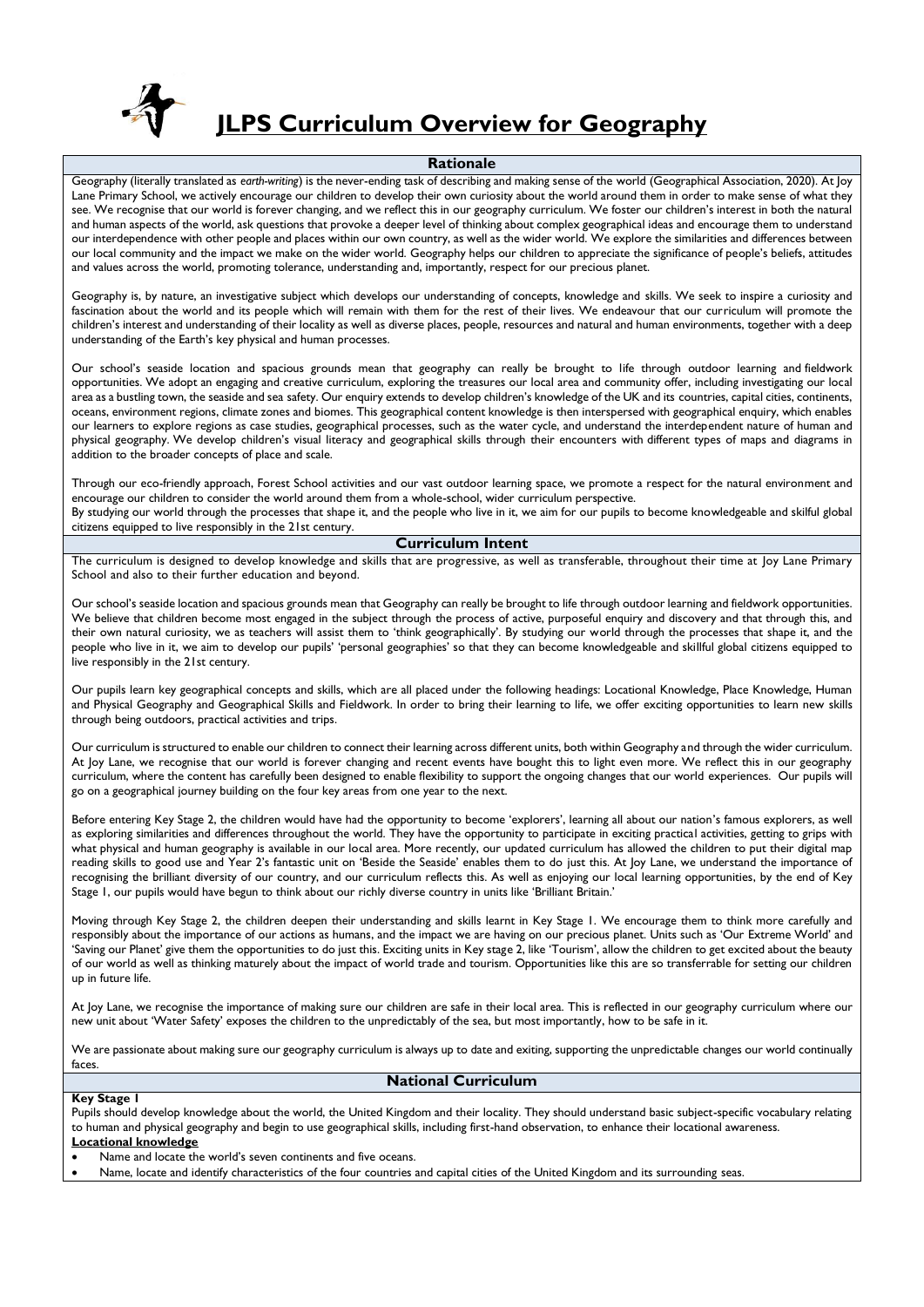#### **Place knowledge**

- Understand geographical similarities and differences through studying the human and physical geography of a small area of the United Kingdom. Understand geographical similarities and differences through studying the human and physical geography of a small area in a contrasting non-
- European country.

# **Human and physical geography**

- Identify seasonal and daily weather patterns in the United Kingdom and the location of hot and cold areas of the world in relation to the Equator and the North and South Poles.
- Use basic geographical vocabulary to refer to key physical features, including: beach, cliff, coast, forest, hill, mountain, sea, ocean, river, soil, valley, vegetation, season and weather.
- Key human features, including: city, town, village, factory, farm, house, office, port, harbour and shop.

#### **Geographical skills and fieldwork**

- Use world maps, atlases and globes to identify the United Kingdom and its countries, as well as the countries, continents and oceans studied at this key stage.
- Use simple compass directions (North, South, East and West) and locational and directional language [for example, near and far; left and right], to describe the location of features and routes on a map.
- Use aerial photographs and plan perspectives to recognise landmarks and basic human and physical features.
- Devise a simple map; and use and construct basic symbols in a key.
- Use simple fieldwork and observational skills to study the geography of their school and its grounds and the key human and physical features of its surrounding environment.

#### **Key Stage 2**

Pupils should extend their knowledge and understanding beyond the local area to include the United Kingdom and Europe, North and South America. This will include the location and characteristics of a range of the world's most significant human and physical features. They should develop their use of geographical knowledge, understanding and skills to enhance their locational and place knowledge.

# Pupils should be taught to:

- **Locational knowledge**
- Locate the world's countries, using maps to focus on Europe (including the location of Russia) and North and South America, concentrating on their environmental regions, key physical and human characteristics, countries, and major cities.
- Name and locate counties and cities of the United Kingdom, geographical regions and their identifying human and physical characteristics, key topographical features (including hills, mountains, coasts and rivers), and land-use patterns; and understand how some of these aspects have changed over time.
- Identify the position and significance of latitude, longitude, Equator, Northern Hemisphere, Southern Hemisphere, the Tropics of Cancer and Capricorn, Arctic and Antarctic Circle, the Prime/Greenwich Meridian and time zones (including day and night).

# **Place knowledge**

 Understand geographical similarities and differences through the study of human and physical geography of a region of the United Kingdom, a region in a European country, and a region within North or South America.

### **Human and physical geography**

- Describe and understand key aspects of:
- *Physical geography*, including: climate zones, biomes and vegetation belts, rivers, mountains, volcanoes and earthquakes, and the water cycle
- *Human geography*, including: types of settlement and land use, economic activity including trade links, and the distribution of natural resources including energy, food, minerals and water

#### **Geographical skills and fieldwork**

- Use maps, atlases, globes and digital/computer mapping to locate countries and describe features studied,
- Use the eight points of a compass, four and six-figure grid references, symbols and key (including the use of Ordnance Survey maps) to build their knowledge of the United Kingdom and the wider world.
- Use fieldwork to observe, measure, record and present the human and physical features in the local area using a range of methods, including sketch maps, plans and graphs, and digital technologies.

| <b>Early Years</b>                                                                                                                                                                                                                                          |                              |                                                                                                                                                                                                                                                                                                                                                                                                                                                                                                                                                          |                                                                                                                                                                                                                                                                                                                                                                                                                                |  |  |  |  |  |
|-------------------------------------------------------------------------------------------------------------------------------------------------------------------------------------------------------------------------------------------------------------|------------------------------|----------------------------------------------------------------------------------------------------------------------------------------------------------------------------------------------------------------------------------------------------------------------------------------------------------------------------------------------------------------------------------------------------------------------------------------------------------------------------------------------------------------------------------------------------------|--------------------------------------------------------------------------------------------------------------------------------------------------------------------------------------------------------------------------------------------------------------------------------------------------------------------------------------------------------------------------------------------------------------------------------|--|--|--|--|--|
| <b>Development Matters July 2021</b>                                                                                                                                                                                                                        |                              |                                                                                                                                                                                                                                                                                                                                                                                                                                                                                                                                                          |                                                                                                                                                                                                                                                                                                                                                                                                                                |  |  |  |  |  |
|                                                                                                                                                                                                                                                             |                              | <b>Understanding the World</b><br>3 and 4 year olds:                                                                                                                                                                                                                                                                                                                                                                                                                                                                                                     | <b>Children in Reception:</b>                                                                                                                                                                                                                                                                                                                                                                                                  |  |  |  |  |  |
| <b>Birth to three:</b><br>Repeat actions that have an effect.<br>Explore materials with different properties.<br>Explore natural materials, indoors and<br>outside.<br>Explore and respond to different natural<br>phenomena in their setting and on trips. |                              | Use all their senses in hands-on exploration<br>of natural materials.<br>Talk about what they see, using a<br>٠<br>wide vocabulary<br>Plant seeds and care for growing plants.<br>٠<br>Begin to understand the need to respect<br>$\bullet$<br>and care for the natural environment and<br>all living things.<br>Know that there are different countries in<br>the world and talk about the differences<br>they have experienced or seen in photos<br>Please refer to Development Matters (page 101 onwards) to see example of how to support the above. | Draw information from a simple map.<br>Recognise some similarities and differences<br>between life in this country and life in<br>other countries.<br>Explore the natural world around them.<br>Describe what they see, hear and feel<br>whilst outside<br>Recognise some environments that are<br>different from the one in which they live.<br>Understand the effect of changing seasons<br>on the natural world around them |  |  |  |  |  |
|                                                                                                                                                                                                                                                             | <b>Farly Learning Goals:</b> |                                                                                                                                                                                                                                                                                                                                                                                                                                                                                                                                                          |                                                                                                                                                                                                                                                                                                                                                                                                                                |  |  |  |  |  |

#### **Early Learning Goals:**

#### **The Natural World**

Explore the natural world around them, making observations and drawing pictures of animals and plants.

 Know some similarities and differences between the natural world around them and contrasting environments, drawing on their experiences and what has been read in class.

 Understand some important processes and changes in the natural world around them, including the seasons and changing states of matter. **Year 1 Area of Learning**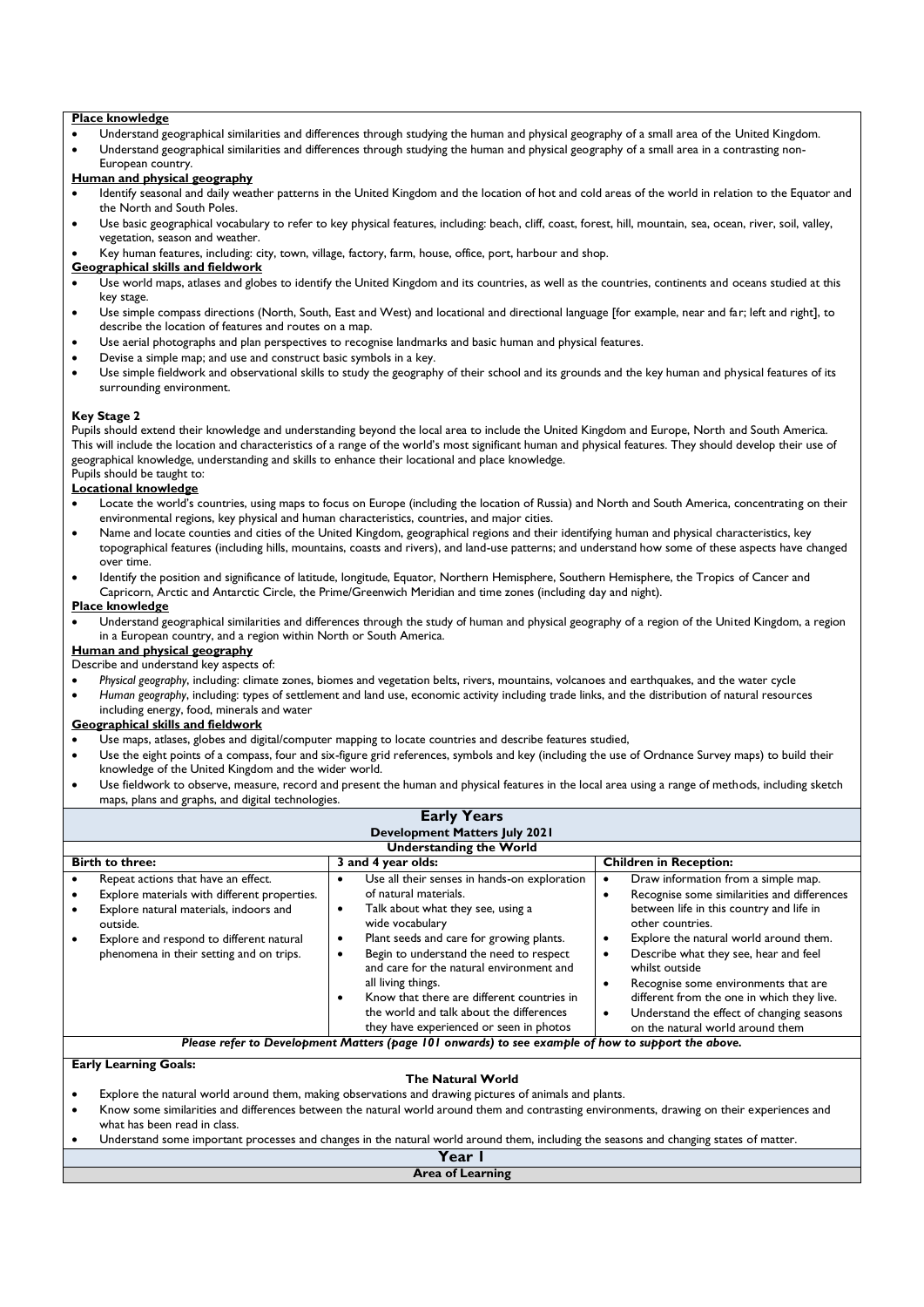| <b>Locational Knowledge</b>                                                                                                                                                      | <b>Place Knowledge</b> |                                                                                                         | <b>Physical and Human</b>                                                       |                                                                                                    | <b>Geographical Skills and</b>                                                                                                                      |  |
|----------------------------------------------------------------------------------------------------------------------------------------------------------------------------------|------------------------|---------------------------------------------------------------------------------------------------------|---------------------------------------------------------------------------------|----------------------------------------------------------------------------------------------------|-----------------------------------------------------------------------------------------------------------------------------------------------------|--|
|                                                                                                                                                                                  |                        | Geography                                                                                               |                                                                                 |                                                                                                    | <b>Fieldwork</b>                                                                                                                                    |  |
| can explain the clothes I would<br>wear in hot and cold places.                                                                                                                  |                        | I can explain some of the main<br>I can keep a weather chart and<br>answer questions about the          |                                                                                 |                                                                                                    | I can use simple fieldwork and<br>observational skills to study my                                                                                  |  |
| I can identify the UK and its                                                                                                                                                    | weather.               |                                                                                                         | things that are in hot and cold<br>places.                                      |                                                                                                    | school and the surrounding area.                                                                                                                    |  |
| countries                                                                                                                                                                        |                        | I can say what I like and do not like                                                                   | I can explain how the weather                                                   |                                                                                                    | I can use a range of geographical                                                                                                                   |  |
|                                                                                                                                                                                  |                        | about the place I live in.                                                                              | changes and name the seasons.                                                   |                                                                                                    | tools including maps, aerial photos,                                                                                                                |  |
|                                                                                                                                                                                  |                        | I can describe the features of an                                                                       |                                                                                 |                                                                                                    | globes and atlases.                                                                                                                                 |  |
| Year I Key Skills                                                                                                                                                                |                        |                                                                                                         | island.                                                                         |                                                                                                    |                                                                                                                                                     |  |
| I can use a range of geographical tools including maps, globes and atlases                                                                                                       |                        |                                                                                                         |                                                                                 |                                                                                                    |                                                                                                                                                     |  |
| I can use simple fieldwork and observational skills to study my school and its grounds.                                                                                          |                        |                                                                                                         |                                                                                 |                                                                                                    |                                                                                                                                                     |  |
| I can use simple geographic vocabulary to describe physical features in the environment (i.e. hill, school, church, road, field etc.).                                           |                        |                                                                                                         |                                                                                 |                                                                                                    |                                                                                                                                                     |  |
| I can identify the UK and its countries.                                                                                                                                         |                        | <b>Geography Units</b>                                                                                  |                                                                                 |                                                                                                    |                                                                                                                                                     |  |
| My World (Outdoor Learning unit)                                                                                                                                                 |                        | <b>Explorers:</b>                                                                                       |                                                                                 |                                                                                                    | <b>Animals from Around the World:</b>                                                                                                               |  |
| Geographical skills, place knowledge, locational                                                                                                                                 |                        | Locational knowledge, human and physical                                                                |                                                                                 | Locational knowledge, human and physical                                                           |                                                                                                                                                     |  |
| knowledge                                                                                                                                                                        |                        | geography and geographical skills                                                                       |                                                                                 | geography and geographical skills.                                                                 |                                                                                                                                                     |  |
| Children begin to explore and investigate the                                                                                                                                    |                        | Children investigate the lives of significant                                                           |                                                                                 | Developing and building on the skills already                                                      |                                                                                                                                                     |  |
| world around them and gain a sense of their own<br>personal geographies. Children develop their                                                                                  |                        | explorers including David Attenborough. As part<br>of this unit, children will track some of the places |                                                                                 | taught within the Explorers unit, children will<br>explore different animals from around the world |                                                                                                                                                     |  |
| curiosity about their place in the world and                                                                                                                                     |                        | explored by David Attenborough and will                                                                 |                                                                                 | as a cross curricular science / geography unit.                                                    |                                                                                                                                                     |  |
| other localities that maybe important to them.                                                                                                                                   |                        | compare and contrast environments and                                                                   |                                                                                 | Their geographical enquiry during this topic will                                                  |                                                                                                                                                     |  |
| Children begin to explore the weather making                                                                                                                                     |                        | weather of these places using their developing                                                          |                                                                                 | enable the children to investigate different                                                       |                                                                                                                                                     |  |
| simple observations and draw conclusions and                                                                                                                                     |                        | geographic vocabulary.                                                                                  |                                                                                 |                                                                                                    | countries whilst comparing and contrasting                                                                                                          |  |
| simple predictions based on their developing<br>knowledge of the seasons.                                                                                                        |                        |                                                                                                         |                                                                                 |                                                                                                    | weather in its locality, environments and habitats<br>using world maps and globes.                                                                  |  |
|                                                                                                                                                                                  |                        | Year 2                                                                                                  |                                                                                 |                                                                                                    |                                                                                                                                                     |  |
|                                                                                                                                                                                  |                        | <b>Area of Learning</b>                                                                                 |                                                                                 |                                                                                                    |                                                                                                                                                     |  |
| <b>Locational Knowledge</b>                                                                                                                                                      |                        | <b>Place Knowledge</b>                                                                                  | <b>Physical and Human</b>                                                       |                                                                                                    | <b>Geographical Skills and</b>                                                                                                                      |  |
| can name the continents of the                                                                                                                                                   |                        | I can say what I do and do not like                                                                     | Geography<br>I can explain how jobs may be                                      |                                                                                                    | <b>Fieldwork</b><br>I can devise a simple may using basic                                                                                           |  |
| world and locate them on a map.                                                                                                                                                  |                        | about a place that is different to the                                                                  | different in other locations.                                                   |                                                                                                    | symbols in a key                                                                                                                                    |  |
| I can name the capital cities of                                                                                                                                                 | one I live in.         | I can describe the key features of a                                                                    |                                                                                 |                                                                                                    | I can use directional vocabulary;                                                                                                                   |  |
| England, Northern Ireland, Scotland                                                                                                                                              |                        | I can describe a place outside<br>place using words like beach, coast,                                  |                                                                                 | near, far, left and right to explain<br>directions.                                                |                                                                                                                                                     |  |
| and Wales.<br>I can point to the equator, North                                                                                                                                  | vocabulary.            | Europe using geographical<br>forest, hill, mountain, ocean.<br>I can explain the facilities that a      |                                                                                 |                                                                                                    | I know the four main directions on                                                                                                                  |  |
| and South poles on an atlas and a                                                                                                                                                |                        | village, town and city may need and                                                                     |                                                                                 | a compass are North, South, East                                                                   |                                                                                                                                                     |  |
| globe.                                                                                                                                                                           |                        |                                                                                                         | give reasons.                                                                   |                                                                                                    | and West.                                                                                                                                           |  |
|                                                                                                                                                                                  |                        |                                                                                                         |                                                                                 |                                                                                                    | I can talk about what human and                                                                                                                     |  |
| Year 2 Key Skills                                                                                                                                                                |                        |                                                                                                         |                                                                                 |                                                                                                    | physical geography is.                                                                                                                              |  |
|                                                                                                                                                                                  |                        |                                                                                                         |                                                                                 |                                                                                                    | I can use a range of geographical tools including maps, globes, simple aerial photos and atlases to identify landmarks and basic human and physical |  |
| features.                                                                                                                                                                        |                        |                                                                                                         |                                                                                 |                                                                                                    |                                                                                                                                                     |  |
| I can use geographic vocabulary to describe human and physical features of an environment.<br>I can use directional vocabulary; near, far, left and right to explain directions. |                        |                                                                                                         |                                                                                 |                                                                                                    |                                                                                                                                                     |  |
| I can recall and understand the four main directions on a compass (North, South, East and West).                                                                                 |                        |                                                                                                         |                                                                                 |                                                                                                    |                                                                                                                                                     |  |
| I can name the continents of the world and locate them on a map.                                                                                                                 |                        |                                                                                                         |                                                                                 |                                                                                                    |                                                                                                                                                     |  |
| I can name the capital cities of England, Northern Ireland, Scotland and Wales.                                                                                                  |                        |                                                                                                         |                                                                                 |                                                                                                    |                                                                                                                                                     |  |
| I can point to the equator, North and South poles on an atlas and a globe.                                                                                                       |                        |                                                                                                         |                                                                                 |                                                                                                    |                                                                                                                                                     |  |
| <b>Beside the Seaside: (Outdoor Learning</b>                                                                                                                                     |                        | <b>Geography Units</b><br><b>Brilliant Britain:</b>                                                     |                                                                                 |                                                                                                    |                                                                                                                                                     |  |
| unit)                                                                                                                                                                            |                        |                                                                                                         | Locational knowledge, place knowledge, human and<br><b>Marvellous Meerkats:</b> |                                                                                                    |                                                                                                                                                     |  |
| Place knowledge, human and physical geography and                                                                                                                                |                        | physical geography and geographical skills                                                              |                                                                                 | Locational knowledge, place knowledge, human and                                                   |                                                                                                                                                     |  |
| geographical skills                                                                                                                                                              |                        | Children explore the United Kingdom's                                                                   |                                                                                 | physical geography and geographical skills.                                                        |                                                                                                                                                     |  |
| Children investigate Whitstable as a case study                                                                                                                                  |                        | characteristics including oceans surrounding the                                                        |                                                                                 | Children consolidate their learning in this unit<br>where they are encouraged to extend their      |                                                                                                                                                     |  |
| to explore what they like about the town they<br>live in and human and physical features of the                                                                                  |                        | UK and capital cities of each of the four<br>countries that form the UK. As part of this                |                                                                                 | understanding of map reading skills to the wider                                                   |                                                                                                                                                     |  |
| beach and coastline. Supported by fieldwork                                                                                                                                      |                        | study, children explore London as our capital                                                           |                                                                                 | world. Within this unit, children explore                                                          |                                                                                                                                                     |  |
| during a visit to the beach, children use maps,                                                                                                                                  |                        | city in greater depth with a focus on map work                                                          |                                                                                 | continents and oceans, the equator and its effect                                                  |                                                                                                                                                     |  |
| aerial photos, compass directions, map symbols                                                                                                                                   |                        | to locate significant landmarks, whilst developing                                                      |                                                                                 | on temperature, contrasting environments (such                                                     |                                                                                                                                                     |  |
| in a key and maps of the UK to strengthen their<br>geographical skills and understanding of how to                                                                               |                        | their understanding of rural and urban areas.                                                           |                                                                                 | as desert vs polar terrain) and hot and cold areas<br>of the world.                                |                                                                                                                                                     |  |
| use geographic resources.                                                                                                                                                        |                        |                                                                                                         |                                                                                 |                                                                                                    |                                                                                                                                                     |  |
| Year 3                                                                                                                                                                           |                        |                                                                                                         |                                                                                 |                                                                                                    |                                                                                                                                                     |  |
|                                                                                                                                                                                  |                        | <b>Area of Learning</b>                                                                                 |                                                                                 |                                                                                                    |                                                                                                                                                     |  |
| <b>Locational Knowledge</b>                                                                                                                                                      |                        | <b>Place Knowledge</b>                                                                                  | <b>Physical and Human</b><br>Geography                                          |                                                                                                    | Geographical Skills and<br><b>Fieldwork</b>                                                                                                         |  |
| I can name a number of countries in                                                                                                                                              |                        | I can explain why some people are                                                                       | I can locate and name some of the                                               |                                                                                                    | I can plan a journey from my town                                                                                                                   |  |
| the northern hemisphere.                                                                                                                                                         |                        | attracted to live in urban or rural                                                                     | most famous volcanoes.                                                          |                                                                                                    | to another place.                                                                                                                                   |  |
| I can identify whether a country is                                                                                                                                              | areas.                 |                                                                                                         | I can describe and understand key                                               |                                                                                                    |                                                                                                                                                     |  |
| located in the northern or southern<br>aspects of volcanoes.<br>hemisphere.                                                                                                      |                        |                                                                                                         |                                                                                 |                                                                                                    |                                                                                                                                                     |  |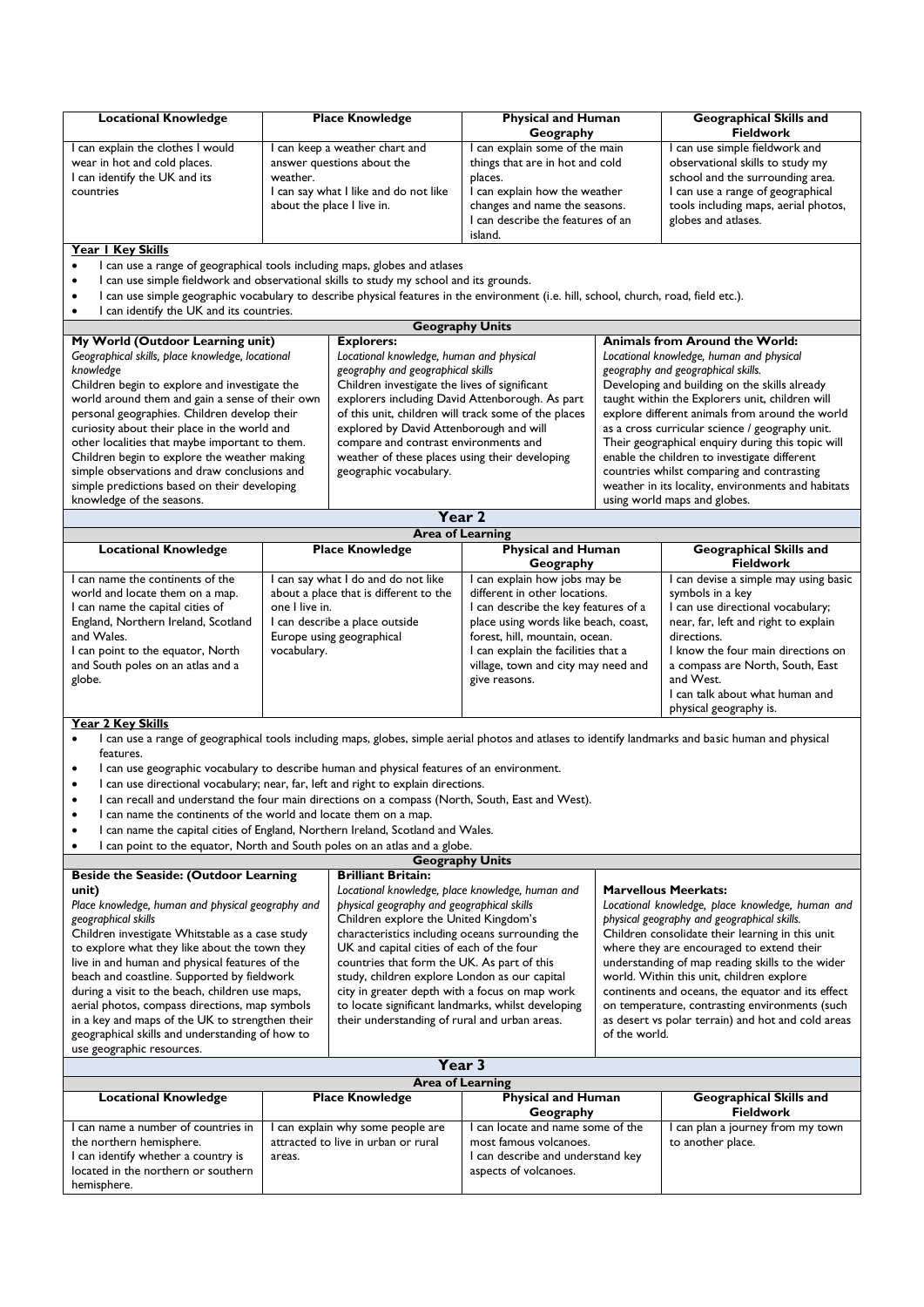| I can name the capital cities of at<br>least six European countries.<br>I can locate the Tropic of Cancer<br>and the Tropic of Capricorn.  | I can explain why some people<br>choose to live in one place rather<br>than another. |                                                                                            | I can describe and understand key<br>aspects of earthquakes.                                      |                                                                                                    |                                                                                                    |  |
|--------------------------------------------------------------------------------------------------------------------------------------------|--------------------------------------------------------------------------------------|--------------------------------------------------------------------------------------------|---------------------------------------------------------------------------------------------------|----------------------------------------------------------------------------------------------------|----------------------------------------------------------------------------------------------------|--|
| Year 3 Key Skills                                                                                                                          |                                                                                      |                                                                                            |                                                                                                   |                                                                                                    |                                                                                                    |  |
| I can use world maps, atlases and globes to identify world countries, continents, oceans, capital cities etc.<br>٠                         |                                                                                      |                                                                                            |                                                                                                   |                                                                                                    |                                                                                                    |  |
| I can identify whether a country is located in the northern or southern hemisphere.<br>٠                                                   |                                                                                      |                                                                                            |                                                                                                   |                                                                                                    |                                                                                                    |  |
| I can name the capital cities of at least six European countries.<br>$\bullet$                                                             |                                                                                      |                                                                                            |                                                                                                   |                                                                                                    |                                                                                                    |  |
| I can locate the Tropic of Cancer and the Tropic of Capricorn.                                                                             |                                                                                      |                                                                                            |                                                                                                   |                                                                                                    |                                                                                                    |  |
| I can name a number of countries in the northern hemisphere.<br>٠                                                                          |                                                                                      |                                                                                            |                                                                                                   |                                                                                                    |                                                                                                    |  |
| <b>Beside the Seaside: (Outdoor Learning</b>                                                                                               |                                                                                      | The UK: Marvellous Maps:                                                                   | <b>Geography Units</b>                                                                            | <b>Extreme Earth:</b>                                                                              |                                                                                                    |  |
| <b>unit)</b> Place knowledge and geographical skills                                                                                       |                                                                                      | Locational knowledge                                                                       |                                                                                                   |                                                                                                    | Locational knowledge, place knowledge, human and                                                   |  |
| This cross-curricular unit involves the                                                                                                    |                                                                                      | This unit provides our children with the                                                   |                                                                                                   | physical geography                                                                                 |                                                                                                    |  |
| investigation of Whitstable and staying safe when                                                                                          |                                                                                      |                                                                                            | opportunity to learn about key places around the<br>This exciting unit of study educates children |                                                                                                    |                                                                                                    |  |
| beside the sea. Tying in with science where                                                                                                |                                                                                      | world with a focus on continents, oceans,                                                  | about famous volcano locations and activity                                                       |                                                                                                    |                                                                                                    |  |
| children design and create their own life jackets,                                                                                         |                                                                                      |                                                                                            | hemispheres and Tropics, alongside learning                                                       |                                                                                                    | together with an understanding of how                                                              |  |
| the children explore the local RNLI station and<br>learn about Grace Darling and her significant                                           |                                                                                      | about our neighbouring famous European cities<br>and Britain's place in the world.         |                                                                                                   | volcanoes have been formed, how they work and<br>how they remain active for so many years. In line |                                                                                                    |  |
| contribution to sea safety.                                                                                                                |                                                                                      |                                                                                            |                                                                                                   | with their study of volcanoes, children learn key                                                  |                                                                                                    |  |
|                                                                                                                                            |                                                                                      |                                                                                            |                                                                                                   | characteristics of earthquakes where some of the                                                   |                                                                                                    |  |
|                                                                                                                                            |                                                                                      |                                                                                            |                                                                                                   |                                                                                                    | most famous earthquakes have struck.                                                               |  |
|                                                                                                                                            |                                                                                      |                                                                                            | Year 4                                                                                            |                                                                                                    |                                                                                                    |  |
|                                                                                                                                            |                                                                                      | <b>Area of Learning</b>                                                                    |                                                                                                   |                                                                                                    |                                                                                                    |  |
| <b>Locational Knowledge</b>                                                                                                                |                                                                                      | <b>Place Knowledge</b>                                                                     | <b>Physical and Human</b>                                                                         |                                                                                                    | <b>Geographical Skills and</b><br><b>Fieldwork</b>                                                 |  |
| I can find at least 6 cities in the UK                                                                                                     |                                                                                      | I can carry out research to discover                                                       | Geography<br>I can compare a region of Europe                                                     |                                                                                                    | I can use an atlas by index to find                                                                |  |
| on a map.                                                                                                                                  |                                                                                      | features of towns, cities and villages.                                                    | and the Americas using both their                                                                 |                                                                                                    | places.                                                                                            |  |
| I can name some of the main islands                                                                                                        |                                                                                      |                                                                                            | human and physical geography.                                                                     |                                                                                                    |                                                                                                    |  |
| that surround the UK.                                                                                                                      |                                                                                      |                                                                                            | I can explain why most cities are                                                                 |                                                                                                    |                                                                                                    |  |
| I can explain the difference between                                                                                                       |                                                                                      |                                                                                            | situated by rivers.                                                                               |                                                                                                    |                                                                                                    |  |
| the British Isles, Great Britain and                                                                                                       |                                                                                      |                                                                                            | I can explain the course of a river.                                                              |                                                                                                    |                                                                                                    |  |
| the UK.<br>I can name and locate many of the                                                                                               |                                                                                      |                                                                                            |                                                                                                   |                                                                                                    |                                                                                                    |  |
| world's most famous rivers.                                                                                                                |                                                                                      |                                                                                            |                                                                                                   |                                                                                                    |                                                                                                    |  |
| Year 4 Key Skills                                                                                                                          |                                                                                      |                                                                                            |                                                                                                   |                                                                                                    |                                                                                                    |  |
| I can find at least 6 cities in the UK on a map.                                                                                           |                                                                                      |                                                                                            |                                                                                                   |                                                                                                    |                                                                                                    |  |
| I can name some of the main islands that surround the UK.<br>٠                                                                             |                                                                                      |                                                                                            |                                                                                                   |                                                                                                    |                                                                                                    |  |
| I can explain the difference between the British Isles, Great Britain and the UK.<br>٠                                                     |                                                                                      |                                                                                            |                                                                                                   |                                                                                                    |                                                                                                    |  |
| I can use an atlas by index to find places<br>٠<br>I can compare regions by their human and physical geography using geographic vocabulary |                                                                                      |                                                                                            |                                                                                                   |                                                                                                    |                                                                                                    |  |
| ٠                                                                                                                                          |                                                                                      |                                                                                            | <b>Geography Units</b>                                                                            |                                                                                                    |                                                                                                    |  |
| Our Changing World (Outdoor Learning                                                                                                       |                                                                                      | <b>All Around the World:</b>                                                               |                                                                                                   | <b>Rivers:</b>                                                                                     |                                                                                                    |  |
| unit):                                                                                                                                     |                                                                                      | Locational knowledge, human and physical                                                   | Locational knowledge, human and physical                                                          |                                                                                                    |                                                                                                    |  |
| Locational knowledge, place knowledge and                                                                                                  |                                                                                      | geography and geographical skills                                                          |                                                                                                   |                                                                                                    | geography and geographical skills                                                                  |  |
| geographical skills                                                                                                                        |                                                                                      | Supported by our English and History units,                                                |                                                                                                   |                                                                                                    | Alongside our history unit studying the Ancient                                                    |  |
| In this unit of study, children will learn about the<br>many varied ways that the world can change                                         |                                                                                      | physical geography of Antarctica with our                                                  | during this term we investigate the human and                                                     |                                                                                                    | Egyptians, we will explore the key features of<br>rivers and use the River Nile as a case study to |  |
| around us including coastlines, boundaries,                                                                                                |                                                                                      | exploration of Shackleton's adventures and                                                 |                                                                                                   |                                                                                                    | explore how rivers have been key to support the                                                    |  |
| landscapes and erosion. Stepping out into the                                                                                              |                                                                                      | South America in conjunction with the Mayans.                                              |                                                                                                   |                                                                                                    | development of trade routes for major cities                                                       |  |
| local environment will allow children to see the                                                                                           | Map work supports the children's understanding                                       |                                                                                            | around the world.                                                                                 |                                                                                                    |                                                                                                    |  |
| variations in landscapes in their own local area.                                                                                          |                                                                                      | of comparing the starkly different physical                                                |                                                                                                   |                                                                                                    |                                                                                                    |  |
|                                                                                                                                            |                                                                                      | features of the settlements made by the Mayans<br>in comparison to the Vikings in England. |                                                                                                   |                                                                                                    |                                                                                                    |  |
|                                                                                                                                            |                                                                                      |                                                                                            |                                                                                                   |                                                                                                    |                                                                                                    |  |
| Year <sub>5</sub><br><b>Area of Learning</b>                                                                                               |                                                                                      |                                                                                            |                                                                                                   |                                                                                                    |                                                                                                    |  |
| <b>Locational Knowledge</b>                                                                                                                |                                                                                      | <b>Place Knowledge</b>                                                                     | <b>Physical and Human</b>                                                                         |                                                                                                    | <b>Geographical Skills and</b>                                                                     |  |
|                                                                                                                                            |                                                                                      |                                                                                            | Geography                                                                                         |                                                                                                    | <b>Fieldwork</b>                                                                                   |  |
| I can name and locate the capital                                                                                                          | I know the countries that make up                                                    |                                                                                            | I can describe how some places are                                                                |                                                                                                    | I can collect and accurately measure                                                               |  |
| cities of neighbouring European<br>the European Union.                                                                                     |                                                                                      |                                                                                            | similar and dissimilar in relation to<br>their human and physical geography.                      |                                                                                                    | information such as rain fall,                                                                     |  |
| countries and the Americas.                                                                                                                |                                                                                      |                                                                                            |                                                                                                   |                                                                                                    | temperature, wind speed and noise.                                                                 |  |
|                                                                                                                                            |                                                                                      | I can recognise the importance of<br>ports and the role they play in                       |                                                                                                   |                                                                                                    | I can use field work techniques such<br>as sketch maps, plans and graphs to                        |  |
|                                                                                                                                            |                                                                                      | distributing goods around the                                                              |                                                                                                   |                                                                                                    | observe human and physical                                                                         |  |
|                                                                                                                                            |                                                                                      |                                                                                            | world.                                                                                            |                                                                                                    | features in the local area.                                                                        |  |
|                                                                                                                                            |                                                                                      |                                                                                            | I can understand the water cycle                                                                  |                                                                                                    |                                                                                                    |  |
|                                                                                                                                            |                                                                                      |                                                                                            | I can name the areas of origin for                                                                |                                                                                                    |                                                                                                    |  |
|                                                                                                                                            |                                                                                      |                                                                                            | main ethnic groups in the United<br>Kingdom.                                                      |                                                                                                    |                                                                                                    |  |
| Year 5 Key Skills                                                                                                                          |                                                                                      |                                                                                            |                                                                                                   |                                                                                                    |                                                                                                    |  |
| I can use field work techniques such as sketch maps, plans and graphs to observe human and physical features in the local area.            |                                                                                      |                                                                                            |                                                                                                   |                                                                                                    |                                                                                                    |  |
| I can name and locate the capital cities of neighbouring European countries and the Americas.<br>$\bullet$                                 |                                                                                      |                                                                                            |                                                                                                   |                                                                                                    |                                                                                                    |  |